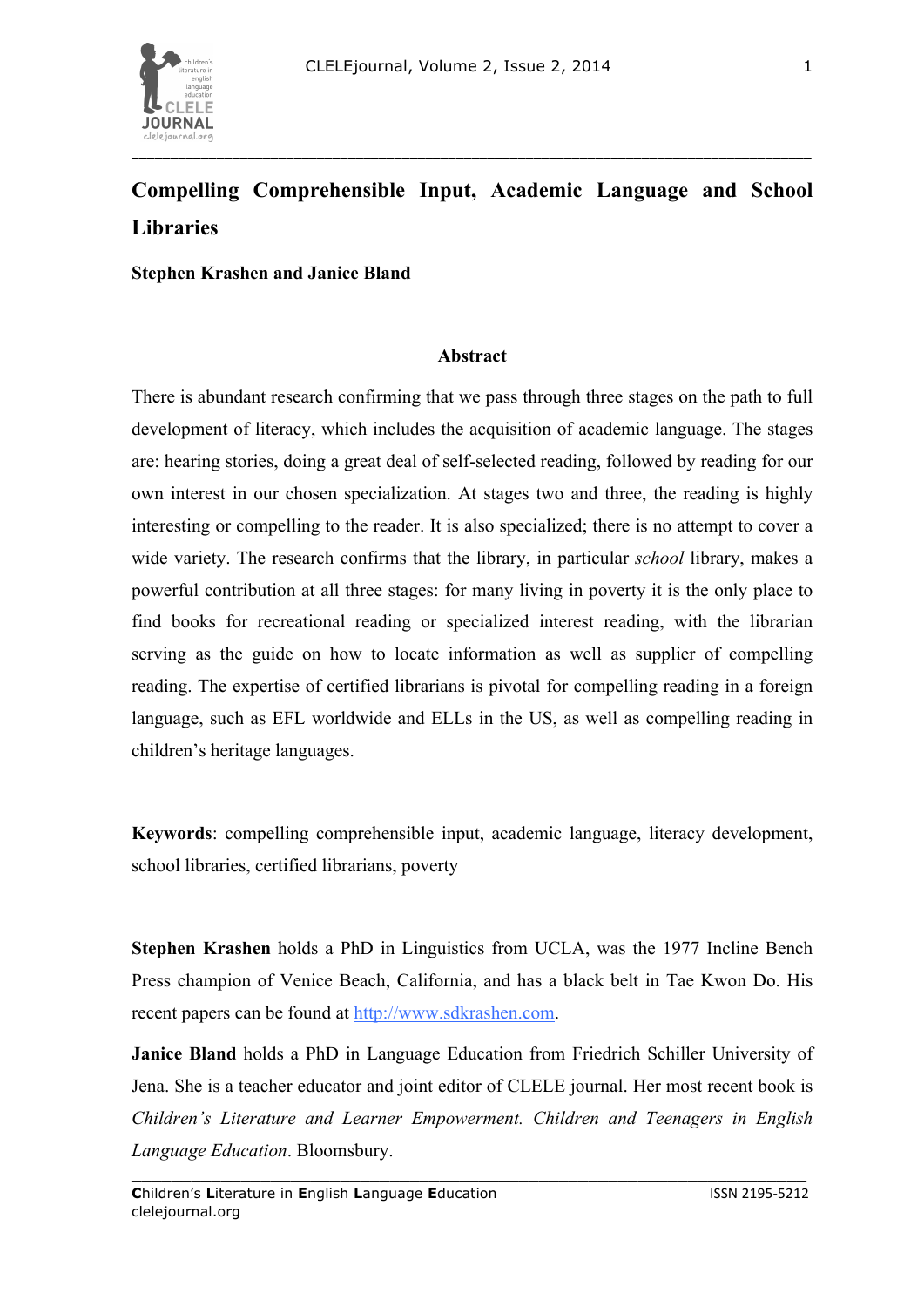

# **Comprehensible Input and Compelling Comprehensible Input**

There is, by now, a great deal of evidence to support the 'Comprehension Hypothesis', the idea that we acquire language and advance the development of literacy when we understand messages (see for example Krashen 2003, 2004). In a number of recent papers, it has been hypothesized that the most effective input for second as well as first language acquisition and full literacy development contains messages that are highly interesting to the reader. In fact, optimal input may be more than interesting – optimal input is *compelling*, so interesting that the acquirer is hardly aware that it is in a different language, so compelling that the reader is 'lost in the book' (Nell, 1988) or 'in the reading zone' (Atwell, 2007), a concept identical to what Csikszentmihalyi (1992) refers to as 'flow'. Flow is complete absorption in an activity, so absorbing that one's sense of time and self diminishes or even disappears.

#### **Compelling Comprehensible Input and Academic Language: The Three Stages**

An exciting hypothesis is that Compelling Comprehensible Input, first discussed in Krashen (2011a), is the path to highest levels of language competence, not only to enhanced levels of creative language ability and critical literacy (Bland 2013), but also to what is sometimes referred to as *academic language*. Compelling Comprehensible Input refers to both first and second language acquisition. The path to academic language is not, in other words, through deliberate study of the vocabulary, grammar and text structure of academic or specialized texts. It is incidentally absorbed, or acquired, to a large extent through reading.

It has been hypothesized (Krashen, 2012a) that there are three stages in the development of *academic language* competence:

**Stage 1.** For the mother tongue, the first stage is listening to stories and hearing books read aloud. For second language acquisition among school-aged (and adult) language learners, the first stage is usually a language class, ideally one that includes a great deal of Compelling Comprehensible Input.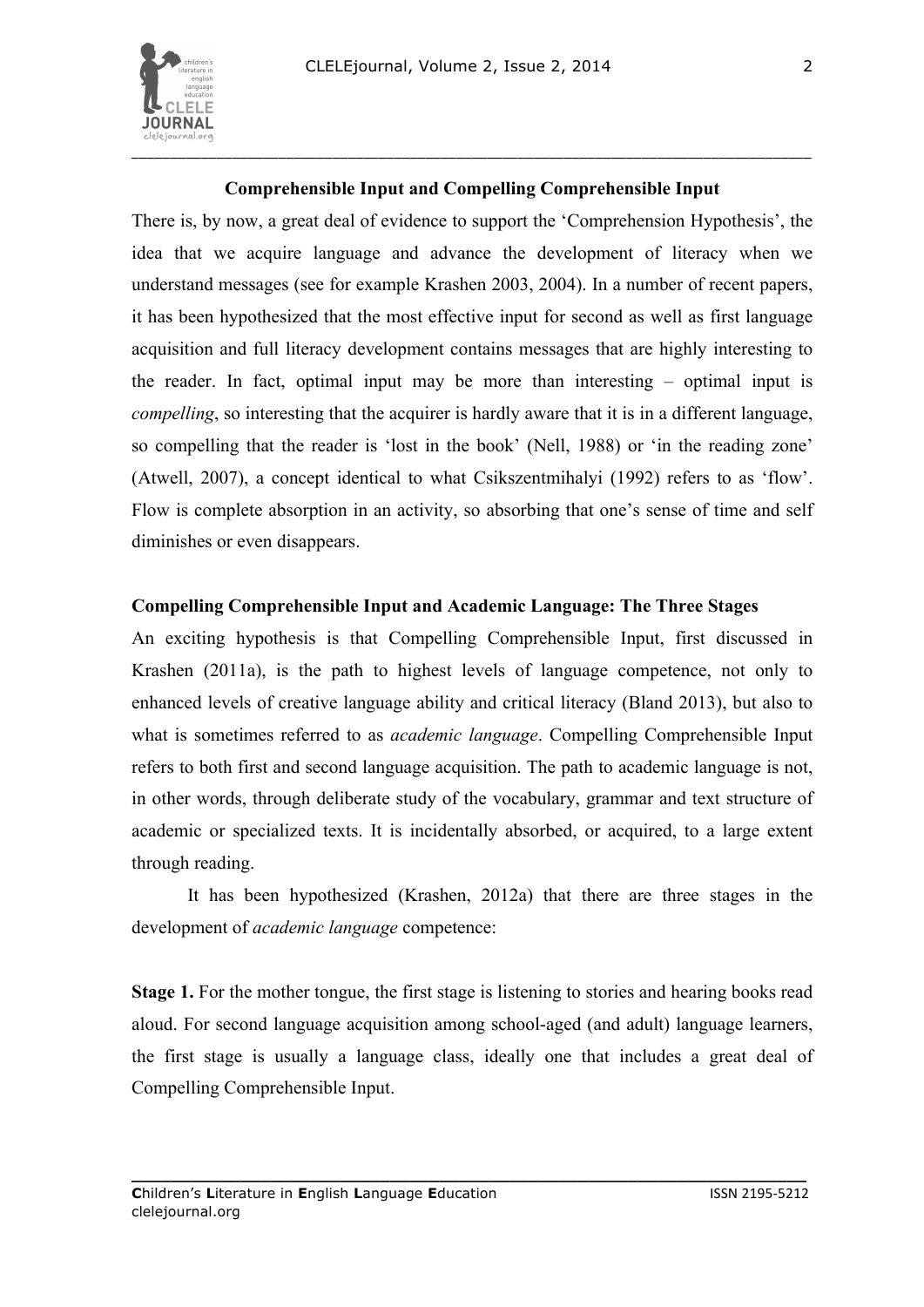

**Stage 2.** The second stage, for both first and second language development, consists of self-selected recreational reading. The reading is narrow, focusing only on favourite authors and genres, and topics of deep interest to the reader. Children and young adults tend to find adventure stories, horror, fantasy stories and non-fiction on topics that fascinate them compelling, as an empirical study in Germany clearly shows (Harmgarth, 1999, p. 24); boys particularly are strongly attracted by graphic novels and books with male protagonists (Smith & Wilhelm, 2002, p. 11), and girls are often passionate about young adult novels that focus on friendships and teen romance (Hesse, 2009, p. 14).

Popularly chosen recreational reading will not bring apprentice readers to the highest levels of academic language competence, but it prepares them to read more demanding texts: the language acquired and the knowledge gained through recreational reading helps make academic reading more comprehensible. Thus recreational reading is the bridge between conversational language and academic language.

**Stage 3.** The third stage is academic or specialized reading in a chosen area that readers often discover for themselves, and that they find particularly compelling. More challenging texts are read with the same degree of enthusiasm as the recreational reading at stage two. In fact, for the reader at this stage it *is* recreational reading. And, as at stage two, the reading is usually self-selected and narrow, with a focus on the readers' interests.

At both stages two and three, the reading is done because readers are interested in the message. The development of language and literary competence is a by-product, unexpected and sometimes not recognized.

## **Empirical Studies Abound**

There is a substantial body of research supporting the effectiveness of self-selected recreational reading, included studies of in-school reading ('sustained silent reading'), case studies and correlational studies (Krashen, 2004, 2007). The following examples detail a few cases that illustrate the by-product of compelling reading: language and literary competence and overall literacy development.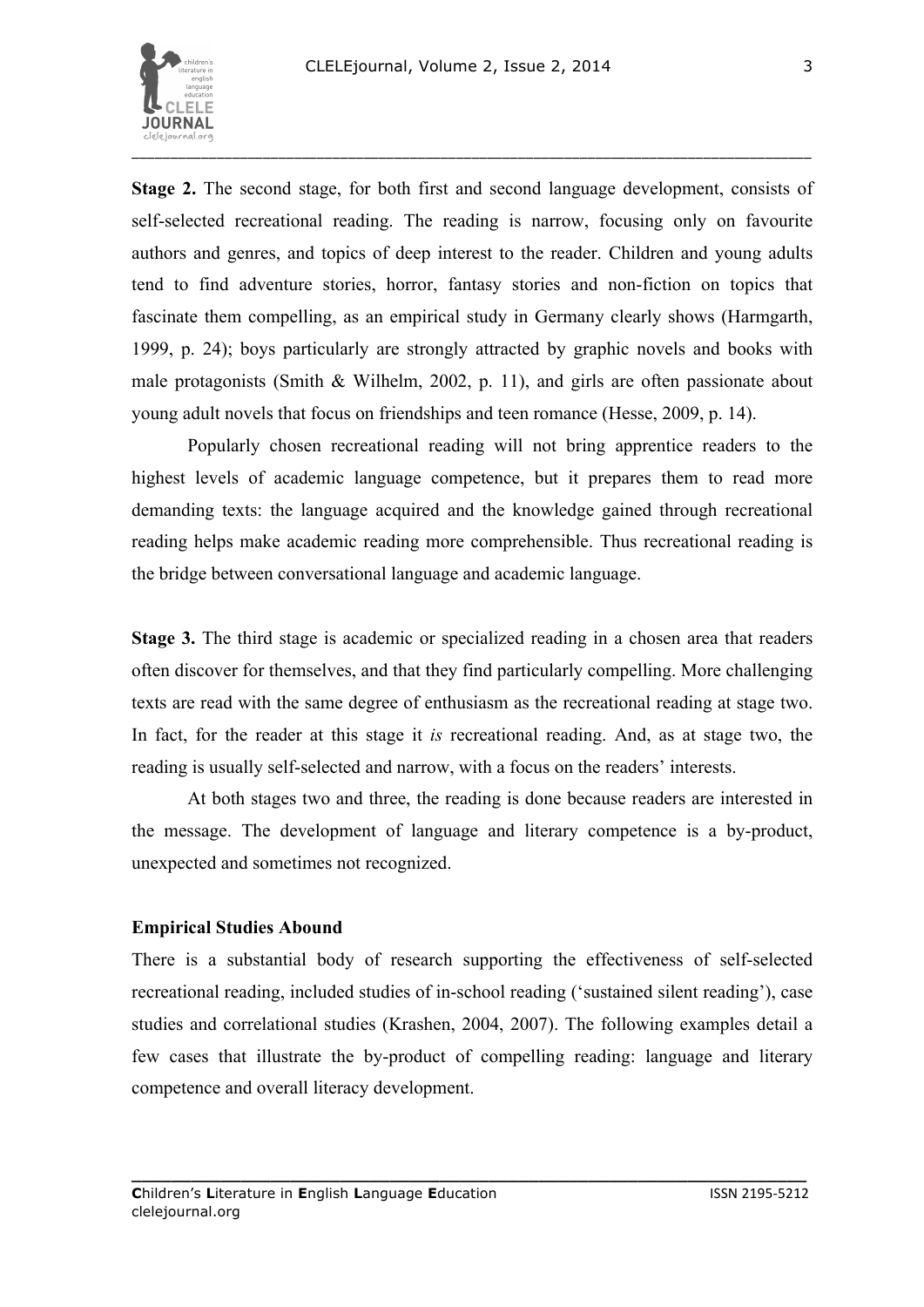

**An unpleasant incident.** In one case, unexpected rapid improvement due to recreational reading led to an awkward incident. Cohen (1997, reported in Krashen, 2004, pp. 23-24), now an English teacher in Israel, grew up in Turkey and attended an Englishlanguage medium school beginning at age 12. Cohen reports that after only two months in the programme, she started to read in English:

… as many books in English as I could get hold of. I had a rich, ready made library of English books at home (…) I became a member of the local British Council's library and occasionally purchased English books in bookstores (…) By the first year of middle school I had become an avid reader of English.

Her reading, however, got her in trouble:

I had a new English teacher who assigned us two compositions for homework. She returned them me to ungraded, furious. She wanted to know who had helped me write them. They were my personal work. I had not even used the dictionary. She would not believe me. She pointed at a few underlined sentences and some vocabulary and asked me how I knew them; they were well beyond the level of the class. I had not even participated much in class. I was devastated. There and then and many years later I could not explain how I knew them. I just did.

**Highly literate dyslexics.** Fink (1995/6) studied twelve people who were considered dyslexic when they were young, who all became not only skilled readers, but also reached superlative levels of literacy. Nine out of the twelve published scholarly works and one was a Nobel laureate. Eleven of the twelve reported that they finally learned to read between the ages of 10 and 12 (p. 273), and one learned to read in  $12<sup>th</sup>$  grade. According to Fink, these readers had a lot in common:

As children, each had a passionate personal interest, a burning desire to know more about a discipline that required reading. Spurred by this passionate interest, all read voraciously, seeking and reading everything they could get their hands on about a single intriguing topic. (Fink, 1995/6, pp. 274-275)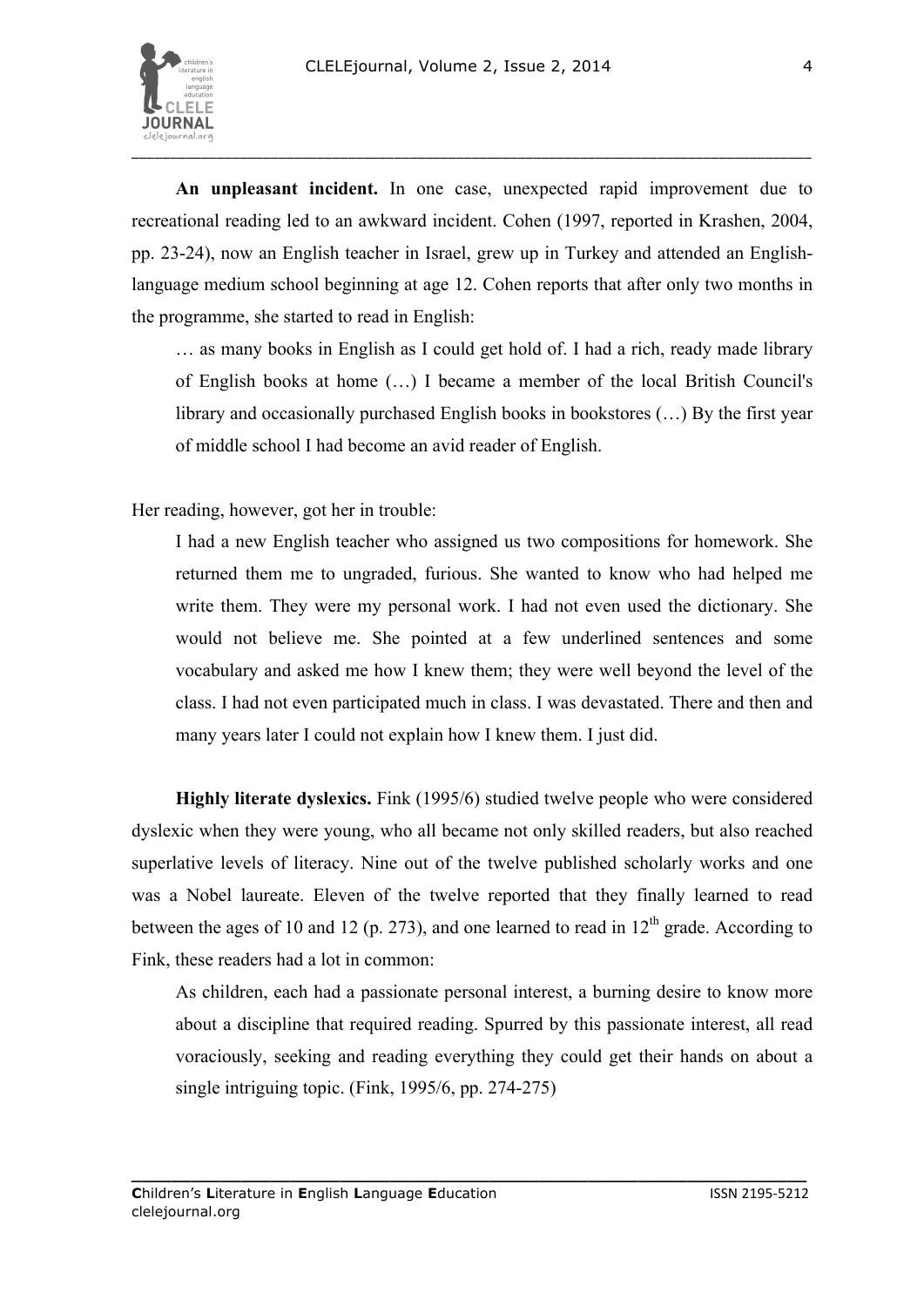

In other words, they all found Compelling Comprehensible Input. In a later study, Fink (2002) reports on 60 highly accomplished adults with dyslexia:

What did I learn from the interviews and test results? First, I learned that the 60 men and women succeeded as readers and as professionals by following their own interests and passions. Driven by curiosity and a passion for knowledge, they read avidly (although slowly) to find out more about their topic of interest (…). Their own fascination drove them to read, experiment, and pursue a career that intrigued them. (Fink, 2002, n.p.)

Self-selected reading is present in the histories of many eminent people: Simonton (1988, p. 11) summarized a number of studies of the development of creativity and concluded that 'omnivorous reading in childhood and adolescence correlates positively with ultimate adult success'. Highlighting the plurality of the concept *literacy*, a UNESCO Position Paper maintains 'Today, the international community no longer sees literacy as a mere stand-alone skill, but instead as a social practice contributing to broader purposes of lifelong learning' (2004, p. 10). Literacy is generally accepted as a superordinate category, including literary competence as well as creative and academic (first and second) language competences. The next section focuses on the role school libraries can play in literacy development.

#### **School Libraries**

If the Compelling Comprehensible Input hypothesis is correct, and if readers vary widely in their reading tastes, we have to conclude that easy access to a wide variety of reading material is vital. Despite the growing popularity of e-books, this still means libraries: 'Kindelization' is limited largely to the middle class (Krashen, 2011b), libraries are the only sources of any kind of book for many children of poverty. In addition, certified librarians are key for unrestricted literacy development. Particularly in order to support foreign language acquisition and children's heritage language development, a librarian's expertise is crucial in adequately helping young readers locate their specialized reading interests, in the huge area of children's literature, from fantasy to non-fiction.

Many studies show the positive impact of school libraries on literacy development.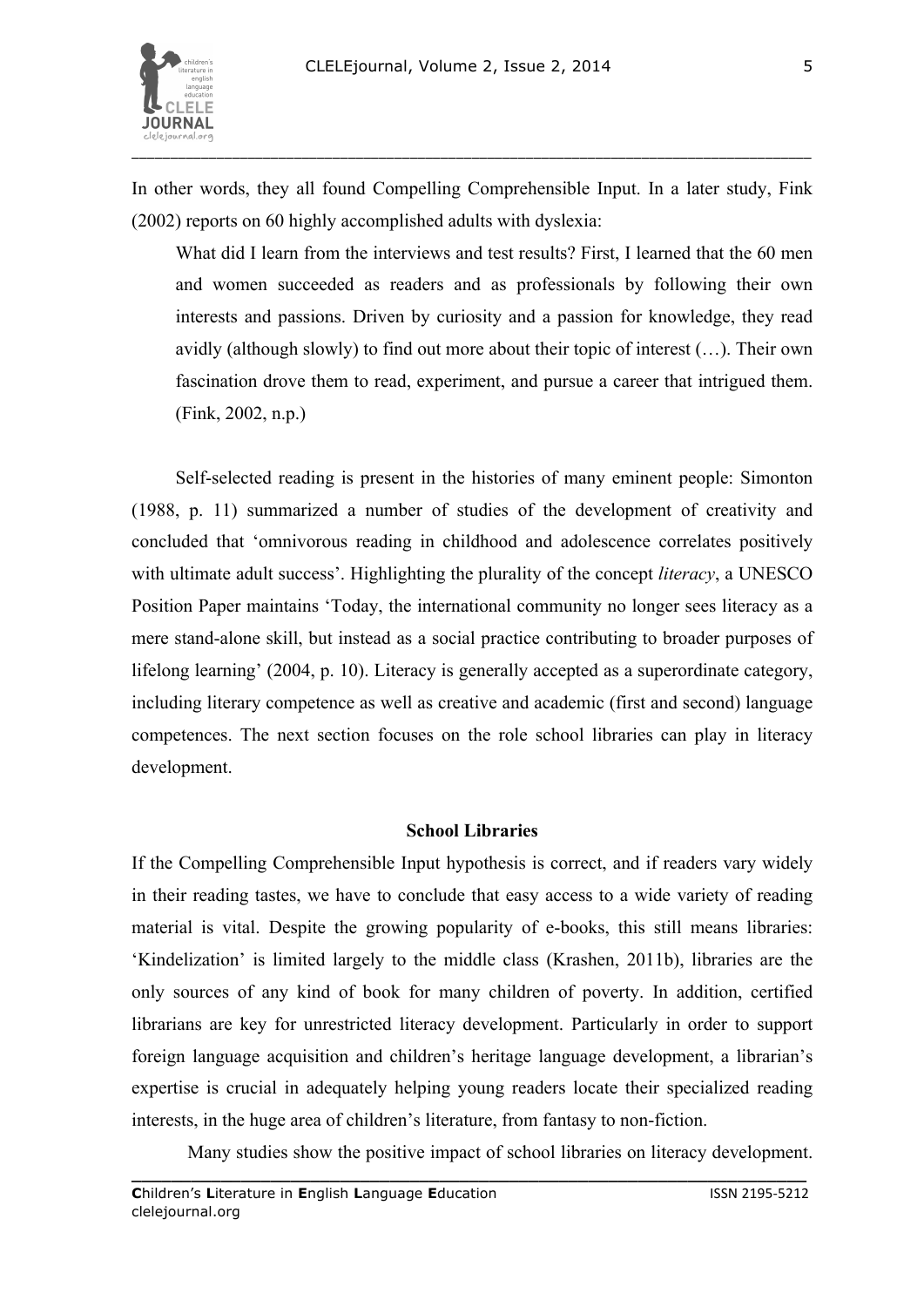

6

One of the first was Gaver (1963), who found that children in the US in schools with larger school libraries made better gains in reading than children in schools with smaller school libraries, who in turn made better gains than children in schools that had only classroom **libraries** 

In a further series of studies in the US, Keith Curry Lance and colleagues have provided consistent and striking research evidence on the impact of school libraries, showing that in many cases even when poverty is statistically controlled, better libraries are associated with higher reading test scores. Lance and colleagues concluded that three independent factors were related to reading achievement: the number of books, the presence of a certified librarian, and staffing (help for the librarian) (see Lance, Welborn & Hamilton-Pennell, 1993; Lance, 1994; Lance, Hamilton-Pennell, Rodney, Petersen & Sitter, 1999; Lance, Rodney & Hamilton-Pennell, 2000; Lance & Hofschire, 2012).

The results of more recent studies have not only confirmed Lance's results, but also suggest that the presence of a library can ameliorate the effects of poverty. In Krashen, Lee & McQuillan (2011), the strongest predictors of 2006 PISA Reading scores in 40 countries were poverty and the percentage of children in the country being studied who had access to a school library of 500 books or more. Moreover, the effect of access to a library was nearly as strong as the effect of poverty, the former positive and the latter negative. Similar results have been reported by Achterman (2008), for high school students in California.

In Europe the existence of school libraries is 'scattered and diverse' (Das, 2011, p. 287). To take Germany as an example, the provision of school libraries is in most areas wholly inadequate, as Boelens' research has highlighted:

• Concern about the performance of German students in the OECD Programme for International Student Assessment (PISA, 2000) has caused comments about the neglect of school libraries in the German school system.

• The number of educated librarians who work in school libraries may not exceed 100. There are between 35,000 and 40,000 schools in Germany.

• There is no standardised professional training for school librarians. There are less than 100 professionally trained school librarians (teacher-librarians) working in school libraries in Germany. (Boelens 2010: Appendix III, 54)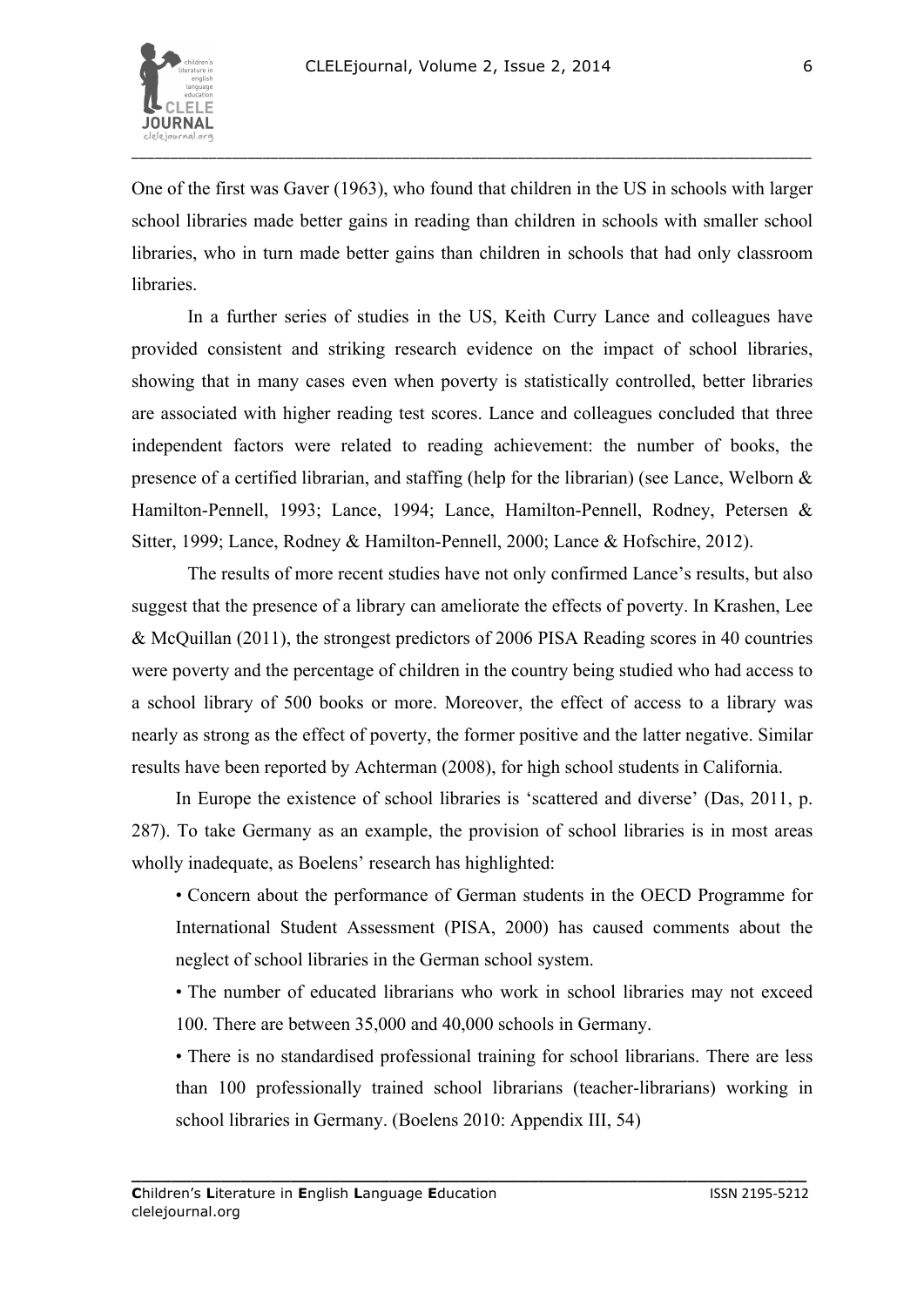

What is it about the *school* library that makes it effective as partner in literacy education? Libraries make two pivotal contributions: the first is as a source of reading material for pleasure reading. The second is as a storehouse of information, with librarians as the guide to finding the information needed through teaching information literacy: 'how to articulate information needs, search for it and retrieve it efficiently, understand and evaluate its authenticity and reliability, communicate it, and then use it to make decisions and solve problems' (ALIES: A Library In Every School!). In other words, libraries contribute to both stages 2 and 3 on the path to academic language competence.

Most academic programmes for librarians focus on the function of libraries as a source of information, and librarians are trained in the use and management of data, for example in the US with its Common Core emphasis on academic language competence. But both the Common Core and libraries have neglected the library as a source of pleasure reading: without stage 2 as detailed above, stage 3 is nearly impossible.

Evidence for this conclusion comes from studies showing that access to books from sources other than the library also predicts reading achievement (Evans, Kelley, Sikora, & Treiman, 2010; Tse, Lam, Ip, Lam, Loh, & Tso, 2010). Significantly, the findings of Schubert and Becker (2010) indicated that the home print environment was a strong predictor of reading achievement, even when income, parental education, aspects of schooling, language used at home, and other aspects of the home environment were controlled. The researchers concluded that the home print environment was as strong a predictor as socio-economic status.

This research leads us to this generalization: ACCESS > COMPELLING READING > LITERACY DEVELOPMENT

## **The School Library Is Essential**

The UNESCO/ International Federation of Library Associations and Institutions (IFLA) School Library Manifesto (UNESCO/IFLA, 1999) states: 'The school library is essential to every long-term strategy for literacy, education, information provision and economic, social and cultural development. (…) School Libraries must have adequate and sustained funding for trained staff, materials, technologies and facilities'. The Manifesto also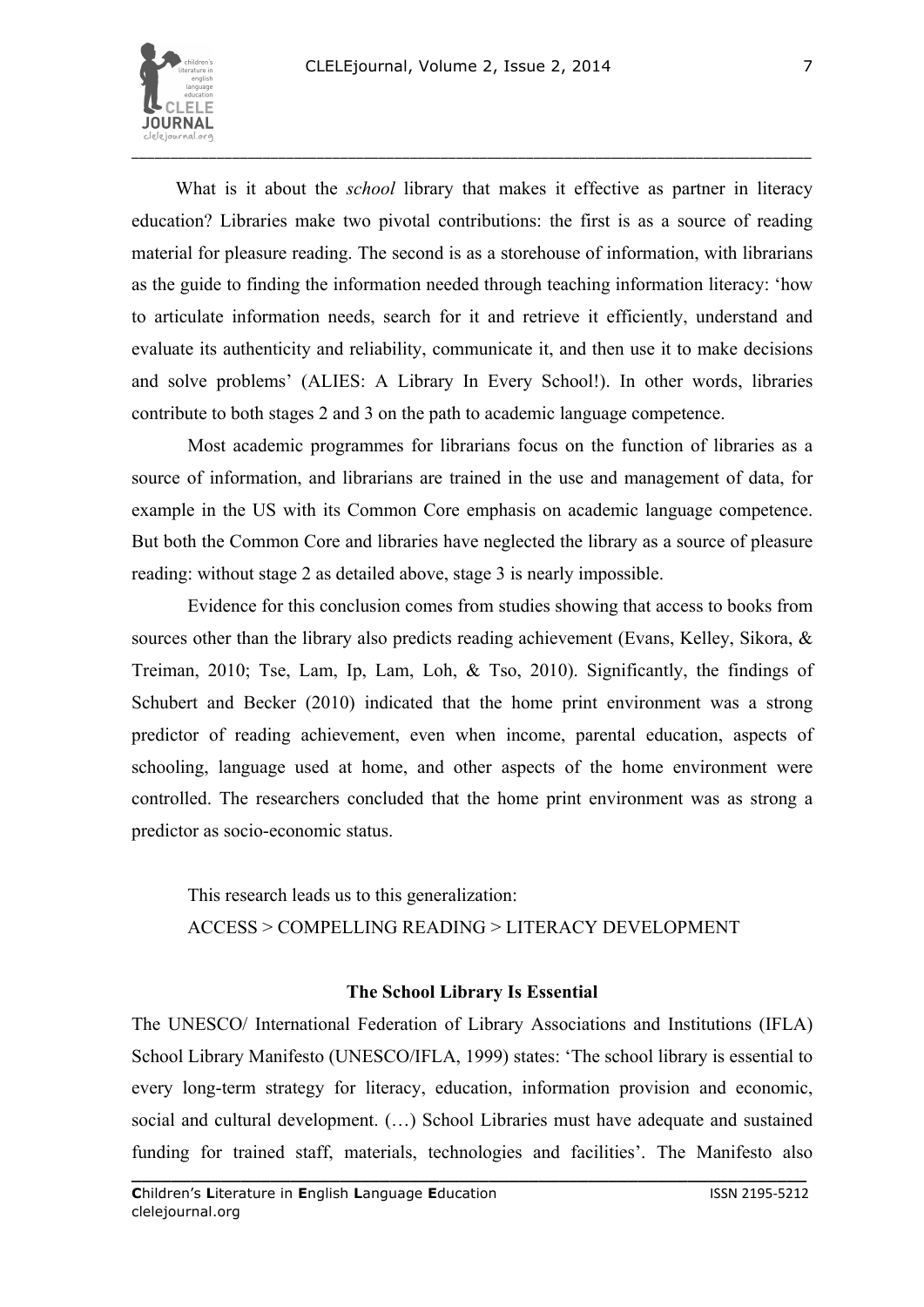

emphasizes *reading pleasure* in two of its eight goals for school libraries:

- developing and sustaining in children the habit and enjoyment of reading and learning, and the use of libraries throughout their lives;
- offering opportunities for experiences in creating and using information for knowledge, understanding, imagination and enjoyment. (UNESCO/ IFLA, 1999)

Significantly, it states: 'It has been demonstrated that, when librarians and teachers work together, students achieve higher levels of literacy, reading, learning, problemsolving and information and communication technology skills'. However, it has been shown that in the case of ELLs in the US, for example, students often have no idea what the school library can offer, and their parents as well are in frequent cases unaware of what is in libraries and how they operate (Constantino, 1995).

In a paper that reports on the launch of a European Network for School Libraries and Information Literacy (ENSIL) in 2003, Lourense Das writes 'so far there is no EU vision and policy on school libraries or the promotion of school libraries' (2011, p. 288). This is despite several decades of international research that has shown the vital role of school libraries, resulting in students who perform better when 'there is special attention to (and pleasure in) reading, information literacy, transforming information into knowledge, and using that knowledge to process new information' (Das, 2011, p. 288).

The school library provides access, often the only source of access, of compelling reading for many children of poverty, who in general have little access to books at home, in their neighbourhoods, or at school (Krashen, 2004, pp. 68-75; Krashen, 2012b, Bland, 2013, p. 27, p. 74). The lack of access to books for those living in poverty helps explain their frequent low levels of literacy development. It is likely that this relationship will continue until e-readers and e-books are far less expensive and far more available than they are now – though, even leaving aside the issue of school libraries and information literacy, whether an e-reader can provide the comfort and pleasure that books can afford is currently a hotly debated issue.

In the case of EFL worldwide, it is not only the children of poverty who have no access to compelling reading in English. Apart from *Harry Potter* and perhaps *The Hunger Games*, compelling titles for children and young adults in the lingua franca are not at all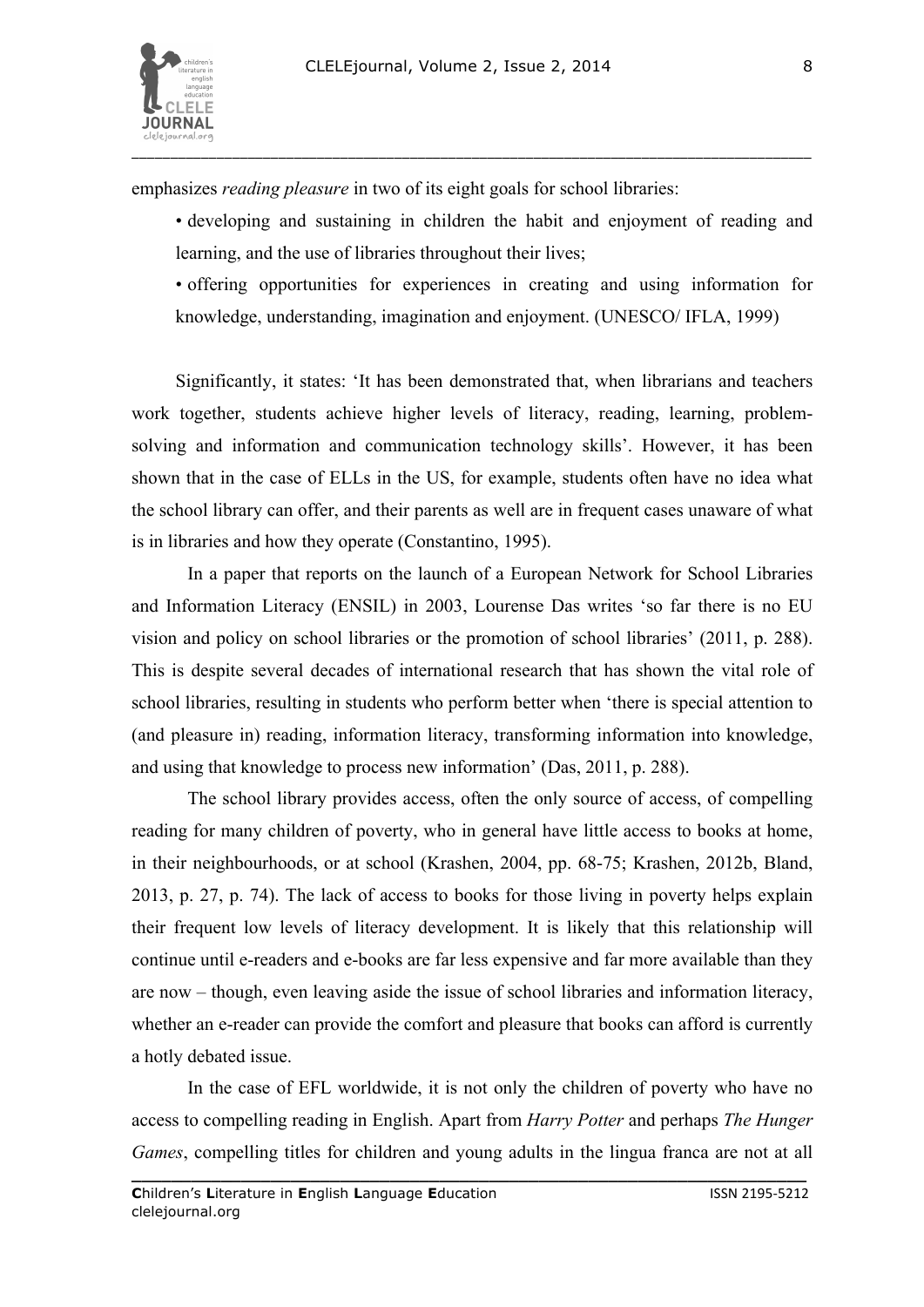

9

well known by parents generally, as well as being very expensive. Most parents will be at a loss to choose compelling books for their children in English. The library with a certified librarian can supply this access immediately, and free of charge.

## **References**

Achterman, D. (2008). *Haves, Halves, and Have-Nots: School Libraries and Student Achievement in California*. PhD dissertation, University of North Texas. Retrieved from http://digital.library.unt.edu/ark:/67531/metadc9800/m1/1/

ALIES: A Library In Every School! A Proclamation. Retrieved from http://ensilonline.org/wordpress/wp-content/uploads/2013/11/ALIES-Proclamation.pdf

Atwell, N. (2007). *The Reading Zone.* New York: Scholastic.

Bland, J. (2013). *Children's Literature and Learner Empowerment: Children and Teenagers in English Language Education*. London: Bloomsbury Academic.

Boelens, H. (2010). *The Evolving Role of the School Library and Information Centre in Education in Digital Europe*. PhD thesis: Middlesex University London. Retrieved from http://eprints.mdx.ac.uk/7329/1/BoelensThesis-Final\_2010.pdf

Constantino, R. (1995). Minority use of the library. *California Reader, 28* (4): 10-12.

Csikszentmihalyi, M. (1990). *Flow: The Psychology of Optimal Experience.* New York: Harper Perennial.

Das, L. H. (2011). ENSIL: Advocacy of School Libraries in the Educational Context. In L. Marquardt & D. Oberg (Eds.), *Global Perspectives on School Libraries.* Munich: De Gruyter Saur, pp. 287-295.

Evans, M., Kelley, J., Sikora, J. & Treiman, D. (2010). Family scholarly culture and educational success: Books and schooling in 27 nations. *Research in Social Stratification and Mobility*, *28* (2): 171-197. Retrieved from http://www.internationalsurvey.org/PO\_2010\_BooksOnEd27Nations\_RSSM2.pdf

Fink, R. (1995/6). Successful dyslexics: A constructivist study of passionate interest reading. *Journal of Adolescent and Adult Literacy, 39*, 268-280.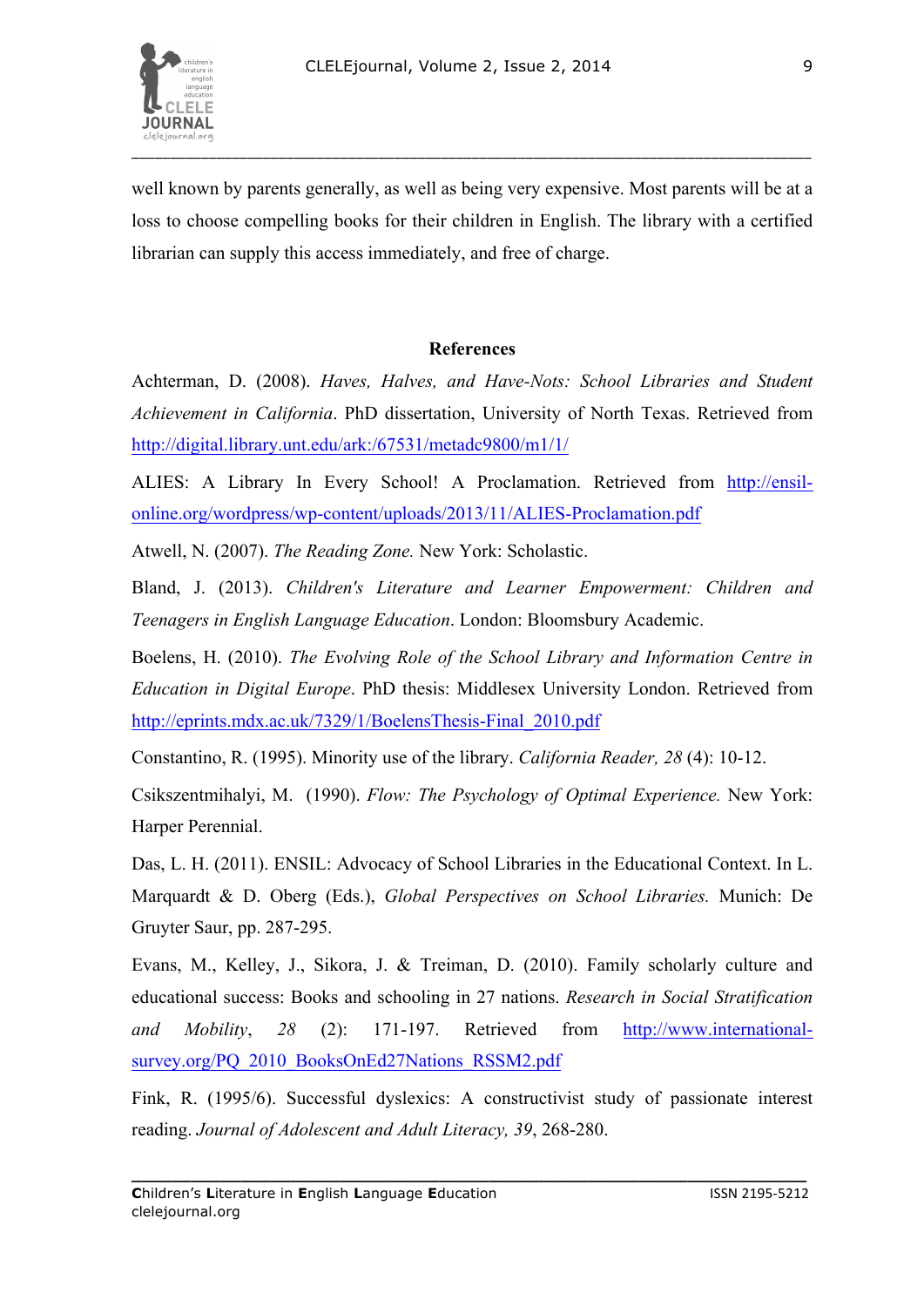

\_\_\_\_\_\_\_\_\_\_\_\_\_\_\_\_\_\_\_\_\_\_\_\_\_\_\_\_\_\_\_\_\_\_\_\_\_\_\_\_\_\_\_\_\_\_\_\_\_\_\_\_\_\_\_\_\_\_\_\_\_\_\_\_\_\_\_\_\_\_\_\_\_\_\_\_\_\_\_\_\_\_\_\_\_\_\_\_

Fink, R. (2002). Successful Careers: The Secrets of Adults with Dyslexia, *Career Planning and Adult Development Journal*, *18* (1): 118-35. Retrieved from http://goo.gl/QkatU

Gaver, M. (1963). *Effectiveness of Centralized Library Service in Elementary Schools*. New Brunswick, NJ: Rutgers University Press.

Harmgarth, F. (1999). *Das Lesebarometer – Lesen und Umgang mit Büchern in Deutschland*. Gütersloh: Bertelsmann Stiftung.

Hesse, M. (2009). *Teenage Fiction in the Active English Classroom*. Stuttgart: Klett.

Krashen, S. (2003). *Explorations in Language Acquisition and Use: The Taipei Lectures*. Portsmouth: Heinemann.

Krashen, S. (2004). *The Power of Reading*. 2nd ed. Portsmouth: Heinemann and Westport: Libraries Unlimited.

Krashen, S. (2007). Extensive reading in English as a foreign language by adolescents and young adults: A meta-analysis. *International Journal of Foreign Language Teaching 3* (2): 23-29. Retrieved from http://www.tprstories.com/ijflt/IJFLTfall07.pdf

Krashen, S. (2011a). The Compelling (not just interesting) Input Hypothesis. *The English Connection. A Publication of KOTESOL. 15* (3). Retrieved from http://www.koreatesol.org/sites/default/files/pdf\_publications/TECv15n3-11Autumn.pdf

Krashen, S. (2011b). Kindelizaton: Are books obsolete? *Journal of the California School Library Association, CSLA 3* (2): 10-11. Retrieved from http://www.sdkrashen.com/content/articles/kindelization.pdf

Krashen, S. (2012a). Developing academic proficiency: Some hypotheses. *International Journal of Foreign Language Teaching*, *7*(2): 8-15. Retrieved from http://www.tprstories.com/images/ijflt/IJFLTMarch2012.pdf

Krashen, S. (2012b). The spectacular role of libraries in protecting students from the effects of poverty. *iLeader: Journal of School Library Association of New South Wales 1*(4): 3-6.

Krashen, S., Lee, S.Y., & McQuillan, J. (2012). Is the library important? Multivariate studies at the national and international level. *Journal of Language and Literacy Education. 8*(1), 26-36. Retrieved from http://files.eric.ed.gov/fulltext/EJ1008099.pdf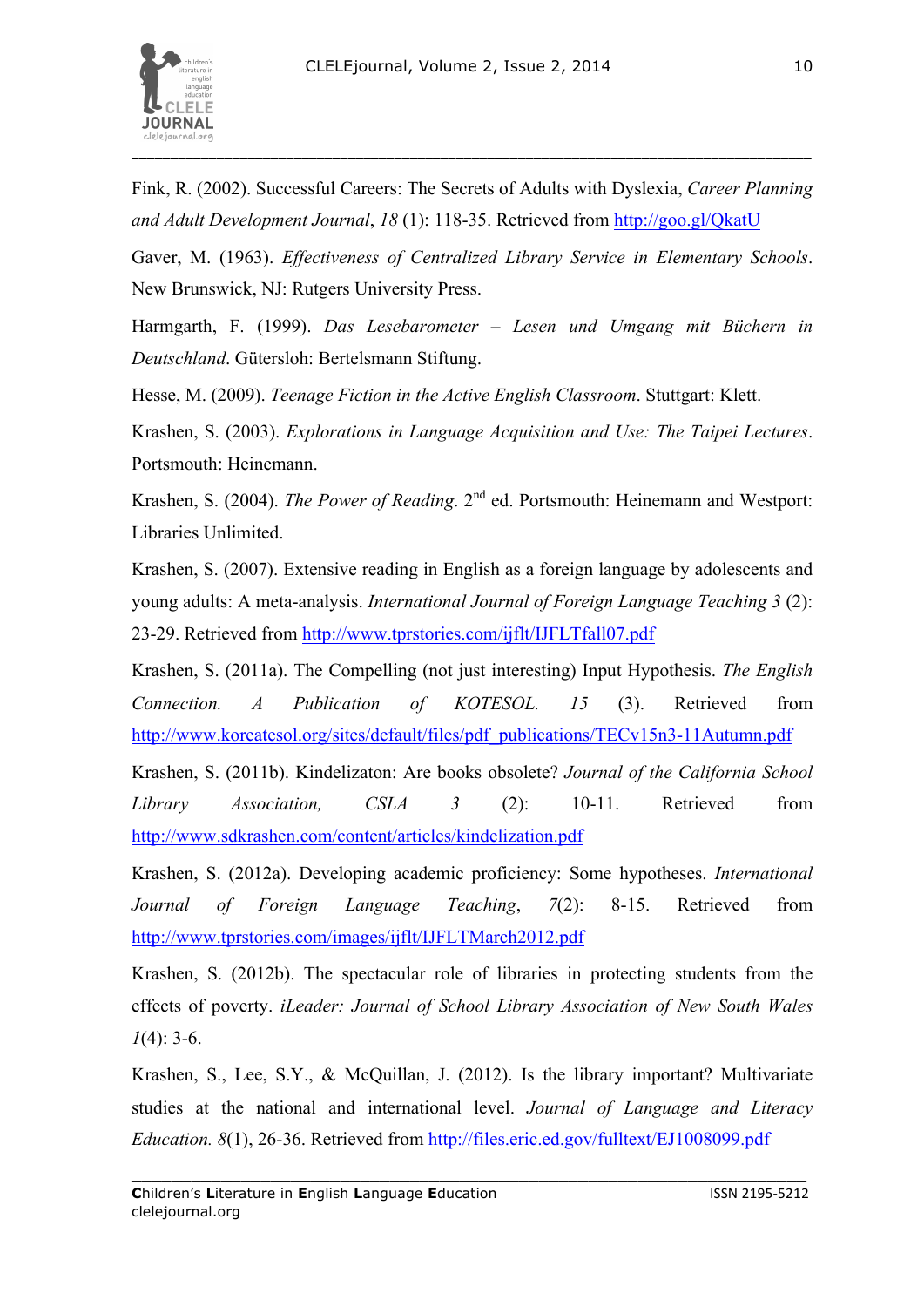

Lance, K. (1994). The impact of school library media centers on academic achievement. In Carol Kuhlthau (Ed.), *School Library Media Annual*. Westport, CT: Libraries Unlimited, pp. 188-197. Retrieved from http://goo.gl/KP7XAh

Lance, K., Welborn L. & Hamilton-Pennell, C. (1993). *The Impact of School Library Media Centers on Academic Achievement*. Castle Rock, CO: Hi Willow Research and Publishing.

Lance, K., Hamilton-Pennell, C., Rodney, M., Petersen, L. & Sitter, C. (1999). Information empowered: The school librarian as an academic achievement in Alaska schools. Juneau: Alaska State Library. Retrieved from http://library.alaska.gov/pdf/anc/infoemxs.pdf

Lance, K., Rodney, M. & Hamilton-Pennell, C. (2000). *How School Librarians Help Kids Achieve Standards: The Second Colorado Study*. San Jose: Hi Willow Research and Publishing. Retrieved from http://www.lrs.org/documents/lmcstudies/CO/execsumm.pdf

Lance, K. & Hofschire, L. (2012). *Change in School-Librarian Staffing Linked with Change in CSAP Reading Performance, 2005 to 2011.* Denver: Library Research Service. Retrieved from the state of the state of the state of the state of the state of the state of the state of the state of the state of the state of the state of the state of the state of the state of the state of the state of

http://www.lrs.org/documents/closer\_look/CO4\_2012\_Closer\_Look\_Report.pdf.

Nell, V. (1988). *Lost in a Book.* New Haven: Yale University Press.

Philipp, M. (2011). *Lesesozialisation in Kindheit und Jugend. Lesemotivation, Leseverhalten und Lesekompetenz in Familie, Schule und Peer-Beziehungen*. Stuttgart: Kohlhammer.

Schubert, F. & Becker, R. (2010). Social inequality of reading literacy: A longitudinal analysis with cross-sectional data of PIRLS 2001and PISA 2000 utilizing the pair wise matching procedure. *Research in Social Stratification and Mobility 29*, 109-133.

Simonton, D. K. (1988). Scientific Genius: A Psychology of Science*.* Cambridge: Cambridge University Press

Smith, M.W., & Wilhelm J.D. (2002). *Reading Don't Fix No Chevys: Literacy in the Lives of Young Men*. Portsmouth: Heinemann. Chapter 1 retrieved from http://www.heinemann.com/shared/onlineresources/0509/chapter1.pdf

Tse, S.K., Lam, R.Y H., Ip, O.K.M., Lam, J. W. I., Loh, E.K.Y., & Tso, A.S.F. (2010).